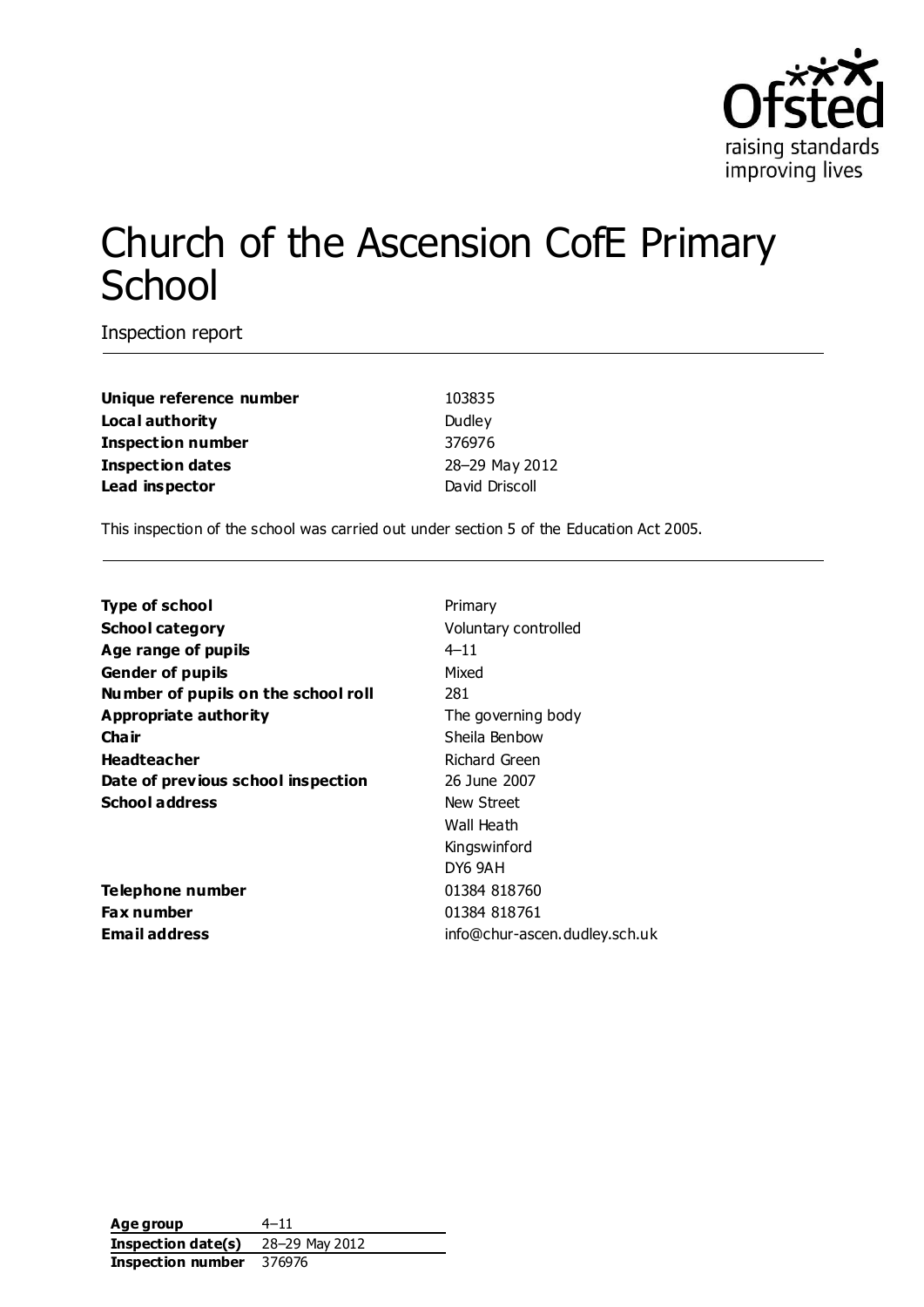

You can use Parent View to give Ofsted your opinion on your child's school. Ofsted will use the information parents and carers provide when deciding which schools to inspect and when.

You can also use Parent View to find out what other parents and carers think about schools in England. You can visit [www.parentview.ofsted.gov.uk,](http://www.parentview.ofsted.gov.uk/) or look for the link on the main Ofsted website: [www.ofsted.gov.uk](http://www.ofsted.gov.uk/)

The Office for Standards in Education, Children's Services and Skills (Ofsted) regulates and inspects to achieve excellence in the care of children and young people, and in education and skills for learners of all ages. It regulates and inspects childcare and children's social care, and inspects the Children and Family Court Advisory Support Service (Cafcass), schools, colleges, initial teacher training, work-based learning and skills training, adult and community learning, and education and training in prisons and other secure establishments. It assesses council children's services, and inspects services for looked after children, safeguarding and child protection.

Further copies of this report are obtainable from the school. Under the Education Act 2005, the school must provide a copy of this report free of charge to certain categories of people. A charge not exceeding the full cost of reproduction may be made for any other copies supplied.

If you would like a copy of this document in a different format, such as large print or Braille, please telephone 0300 123 4234, or email enquiries@ofsted.gov.uk.

You may copy all or parts of this document for non-commercial educational purposes, as long as you give details of the source and date of publication and do not alter the information in an y way.

To receive regular email alerts about new publications, including survey reports and school inspection reports, please visit our website and go to 'Subscribe'.

Piccadilly Gate Store St **Manchester** M1 2WD

T: 0300 123 4234 Textphone: 0161 618 8524 E: enquiries@ofsted.gov.uk W: www.ofsted.gov.uk



© Crown copyright 2012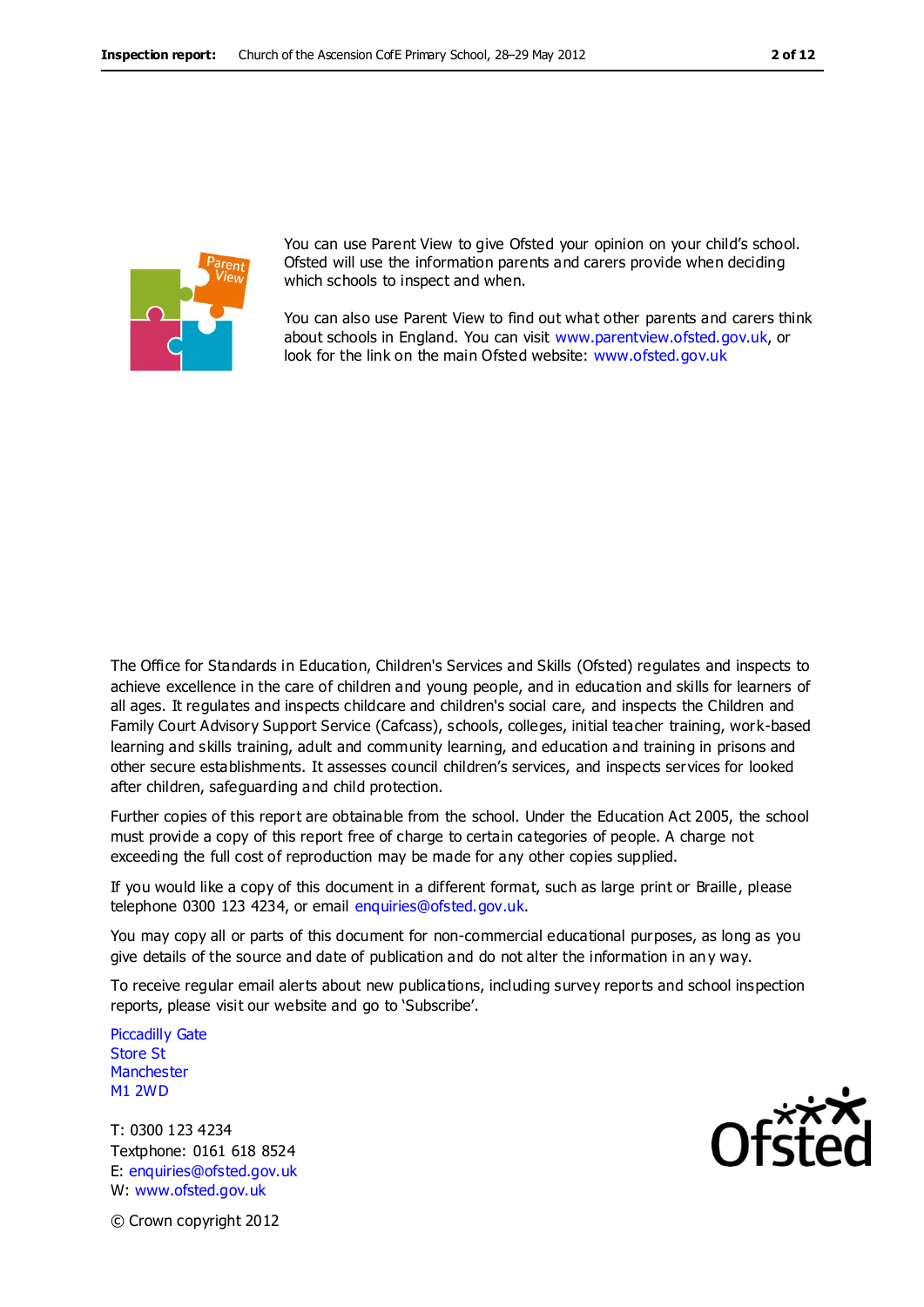# **Introduction**

| Inspection team |                             |
|-----------------|-----------------------------|
| David Driscoll  | <b>Additional Inspector</b> |
| Nicola Hardman  | <b>Additional Inspector</b> |
| Fiona Arnison   | <b>Additional Inspector</b> |

This inspection was carried out with two days' notice. Inspectors observed teaching in 19 lessons. A total of eight teachers were observed teaching. Inspectors held meetings with parents and carers, pupils, members of the governing body and staff. They observed the school's work, heard pupils read and looked at records of pupils' progress, safeguarding documentation, behaviour and attendance records and the results of the school's checks on the quality of teaching. Inspectors analysed the responses of 124 parents and carers to the inspection questionnaire.

## **Information about the school**

The school is larger than most other primary schools. The proportion of pupils known to be eligible for free school meals is below average. A similar below-average proportion of pupils are disabled or have special educational needs supported by school action plus or have a statement of special educational needs. The school uses the services of a local authority unit to support pupils with speech and language difficulties. Around 90% of the pupils are White British with the rest of the school population made up of small numbers of pupils from a very wide range of minority ethnic heritages. The school meets the government's current floor standard, which sets the minimum expectations for pupils' attainment and progress. Pupils in Years 5 and 6 were taking part in a special Shakespeare project during the inspection so were not following their normal timetable of lessons.

The school shares its site with The Church of the Ascension After School Club, which provides childcare before and after school. This is privately managed and is subject to a separate inspection.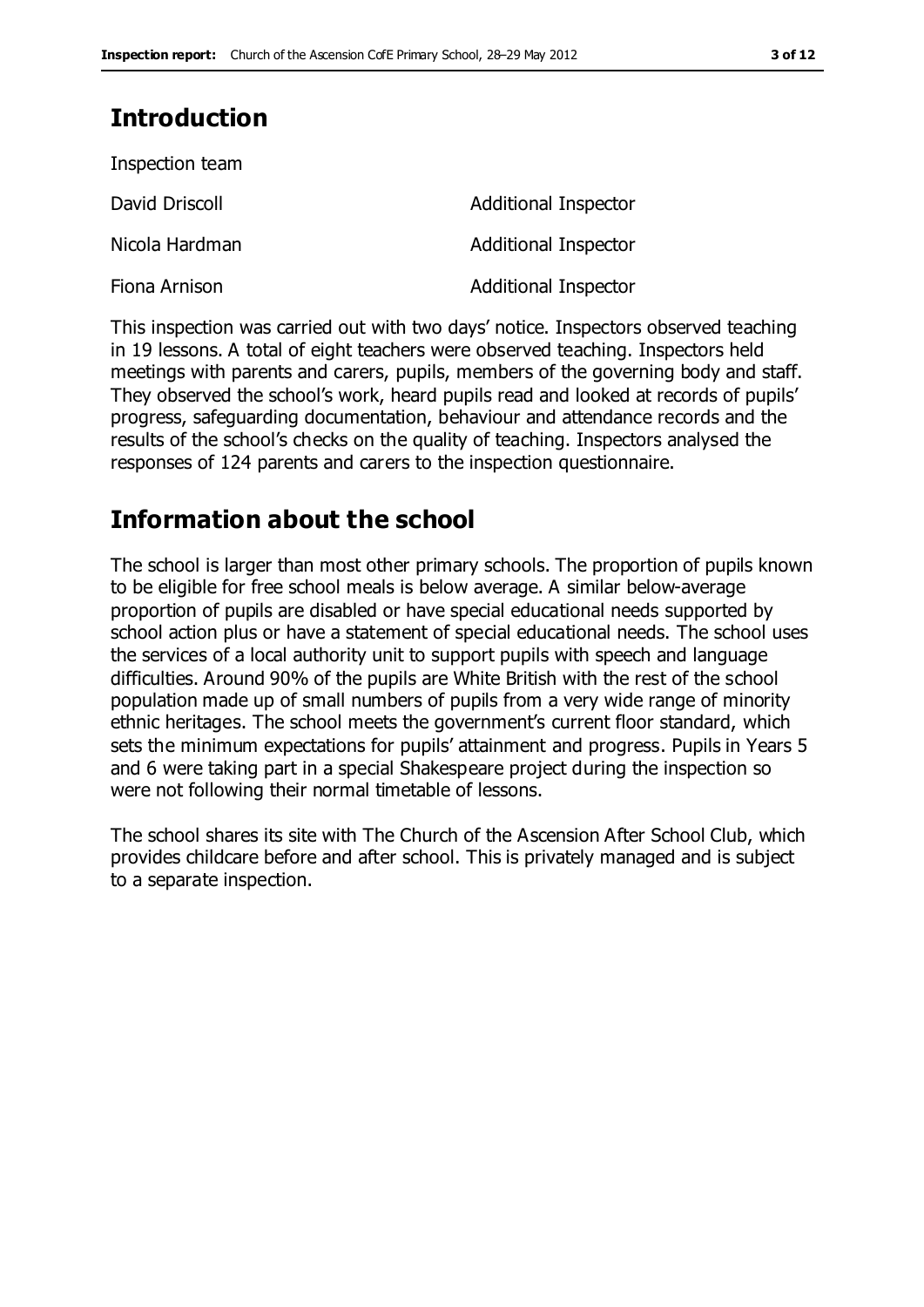# **Inspection judgements**

| <b>Overall effectiveness</b>     |  |
|----------------------------------|--|
|                                  |  |
| <b>Achievement of pupils</b>     |  |
| <b>Quality of teaching</b>       |  |
| Behaviour and safety of pupils   |  |
| <b>Leadership and management</b> |  |

### **Key findings**

- This is a good school. It is not yet outstanding because leaders do not analyse data on pupils' progress in sufficient depth, and incidents of bullying are not recorded in enough detail.
- All groups of pupils achieve well. They make good progress in both key stages and in Reception. Attainment is above average on leaving Year 6. Almost all pupils at least reach the expected levels for their age and a very high proportion exceed them.
- Teachers have high expectations of what pupils can achieve. Activities motivate pupils. They are given every encouragement to persevere and work things out for themselves. Teaching is generally well led and has improved.
- Pupils feel very safe at school. They are polite towards adults and get on well with one another. Pupils have outstanding attitudes to learning. They are exceptionally hard working and conscientious. Incidents of bullying are dealt with effectively, but parents and carers are not always told of the outcomes.
- The school has shown good improvement since the previous inspection. Its leaders accurately identify its strengths and main areas for improvement. Actions taken have proved highly successful in managing performance in areas of weakness. However, data on pupils' progress are not used well enough to identify those aspects of teaching which, if improved, could turn good teaching into outstanding practice. Nor are data used enough by the governing body to question the school's performance in detail and hold the senior leadership team to account. Disabled pupils and those with special educational needs supported by school action plus or with a statement of special educational needs are identified accurately, but not all those supported by school action have a special educational need. The school provides outstandingly well for pupils' spiritual development. Every day, pupils experience significant moments of awe and wonder.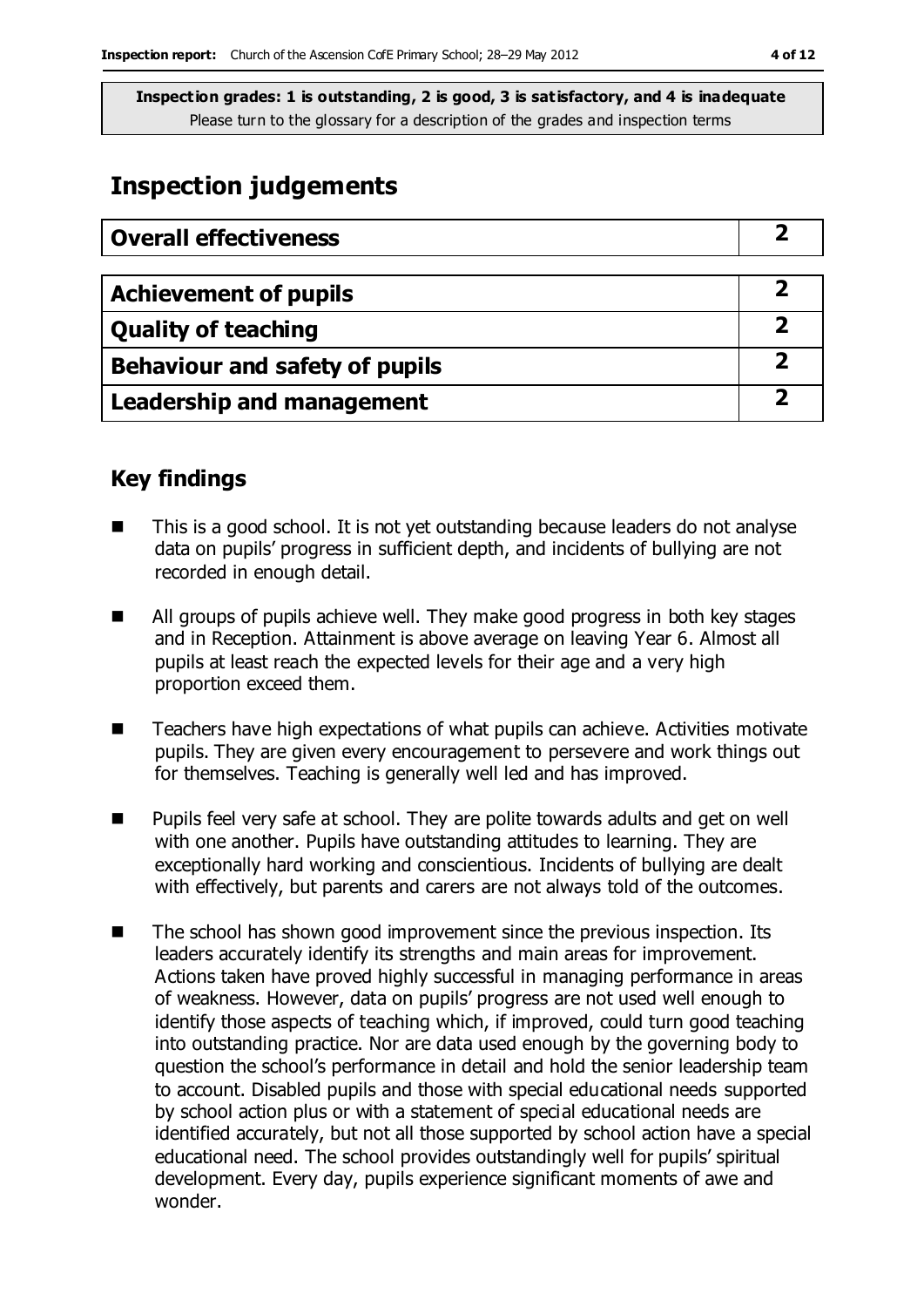#### **What does the school need to do to improve further?**

- Analyse information on pupils' progress in greater depth in order to:
	- identify more accurately disabled pupils and those with special educational needs by July 2012
	- target the monitoring of teaching at its weaker aspects and increase the  $\qquad \qquad$ proportion of outstanding teaching by July 2013
	- ensure the governing body monitors and challenges the work of the senior leadership team more effectively by December 2012.
- With immediate effect, maintain comprehensive records of incidents of bullying that are then used to fully inform parents and carers of how such incidents have been addressed.

### **Main report**

#### **Achievement of pupils**

Parents and carers rightly hold the view that achievement is good. Children join Reception with the knowledge, skills and understanding that are expected for their age. They make good progress in all areas of learning and start Year 1 with attainment that is above average. They continue to make good progress and their attainment moves further ahead of the national average each year. By the end of Year 2, for example, around 40% of pupils are more than a year in advance of the expected level for their age in reading, writing and mathematics. By Year 6, the proportion has increased to around 60% in each subject. There are examples of very high levels of attainment in all year groups. One pupil in Year 2, for example, wrote a three-page letter to the theatre after watching 'Jungle Book'. It was precise in its spelling, punctuation and grammar, praising the performance, but gently pointing out that the 'hippo was clearly two men in a costume'. The books pupils read are diverse and demanding. One pupil in Year 4 had chosen to read The life of Henry VIII because, 'It is important to learn about our history.'

The attainment of all groups of pupils exceeds the national average because all make good progress, including disabled pupils and those with special educational needs. Those supported by school action plus or by a statement of special educational needs learn well in lessons because of the high level of individual support they receive. However, there are a number of pupils supported by school action that do not have any special educational needs at all. They are identified as such simply because parents and carers ask for them to be, when they are already making better than expected progress and their attainment is above average.

Good learning was observed in the very large majority of lessons. It was outstanding in lessons where pupils were allowed the greatest degree of independence, such as in Reception when children developed their own activities using an exceptionally wide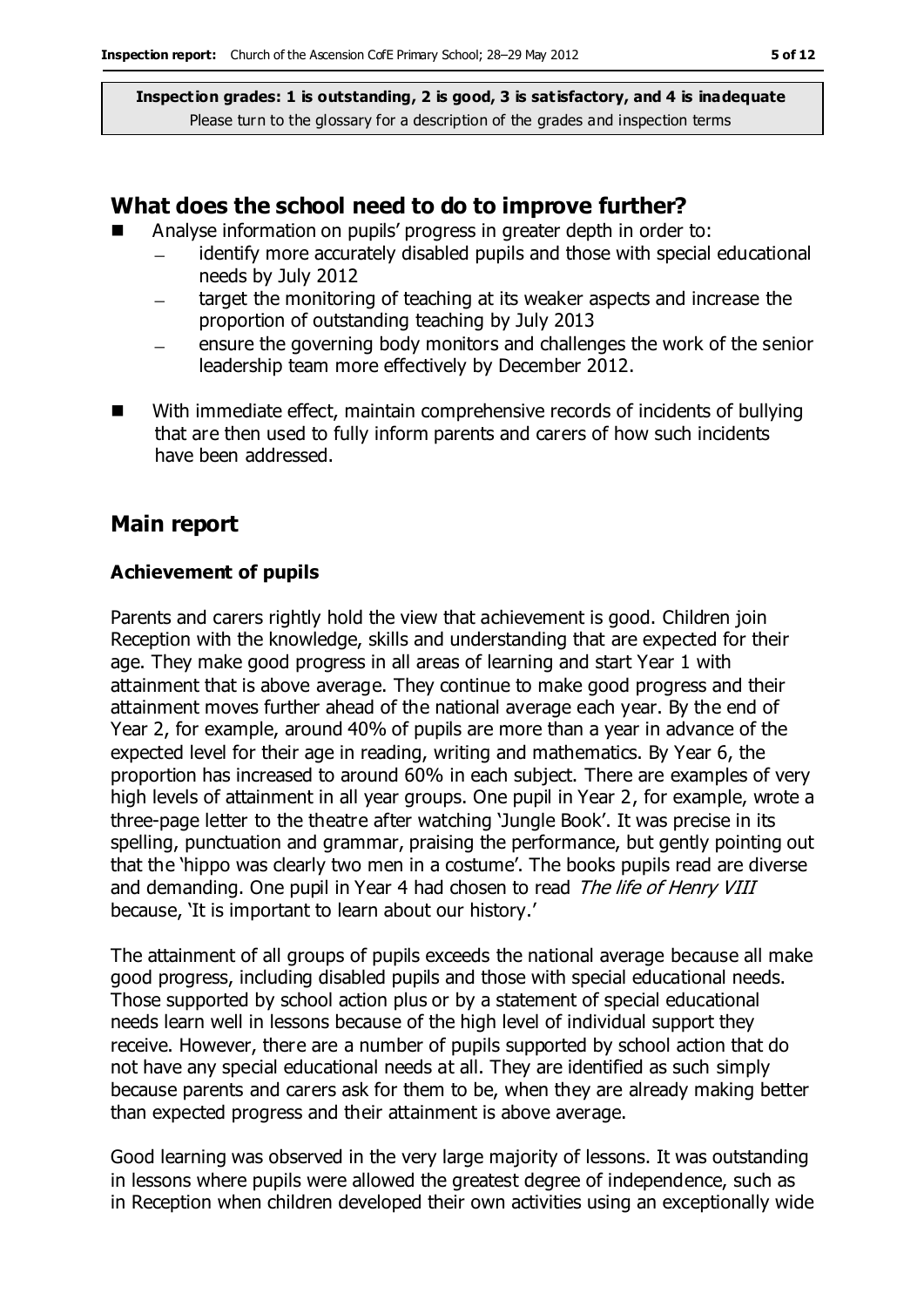range of resources, and in the Shakespeare project. Here, pupils had to produce animations of the play or choose and act out five scenes that encapsulated the story. All were totally engrossed in their tasks and demonstrated great attention to detail in order to produce their best quality work. They applied the skills they had learnt previously, with one pupil pointing out to her group 'we can use the skills we learnt about persuasive writing' when producing a poster. Such enthusiasm for learning is common across the school, but the pace of learning is slower when pupils are more constrained by, for example, having to complete worksheets.

#### **Quality of teaching**

Inspection findings that teaching is good are fully endorsed by parents, carers and pupils. Teachers expect pupils to work hard and always try their best, and the pupils respond with enthusiasm. The teaching of pupils in 'sets', where they are grouped with others of similar ability, is effective in helping teachers to provide tasks that are well matched to pupils' abilities. Pupils' progress is usually checked frequently during lessons, and tasks adapted accordingly, so that learning can be moved on at the best possible pace. Occasionally, some individuals are left unchecked for too long. Sometimes, when working on a whole-class activity, the pace is a little too quick for the least able and they resort to copying from their friends to keep up, rather than working things out for themselves. This practice does not affect the learning of the few disabled pupils and those with special educational needs because the school employs a large number of well-qualified teaching assistants who sit close to them and make sure they are doing the work on their own. The school works closely with the local authority language unit to provide very effective support for those pupils most in need of specialist support.

Teachers use their good subject knowledge to improve pupils' vocabulary and ensure that it is used in writing. Technical vocabulary, such as 'pH' and 'glucose' in science, is used accurately by pupils when analysing high-energy drinks, for example. Such activities also provide opportunities for pupils to wonder at their findings. Pupils were amazed to find out what excess acid can do in their stomachs. Pupils have developed a love of reading. Children are given every encouragement to read from the moment they join Reception. Reading diaries are used very effectively. They are checked daily and show that pupils read a great deal every day, typically 30 to 40 pages of a demanding novel by Year 4. The quality of marking varies from class to class. Some is very clear in explaining what pupils need to do to improve, while others, as pointed out by the pupils themselves, consists simply of ticks with encouraging comments.

Pupils are given plenty of opportunities to work in groups, which helps to develop their social skills. Pupils listen well to others' opinions and take account of them when reaching a consensus. They wait patiently for their peers to finish before responding in discussions.

#### **Behaviour and safety of pupils**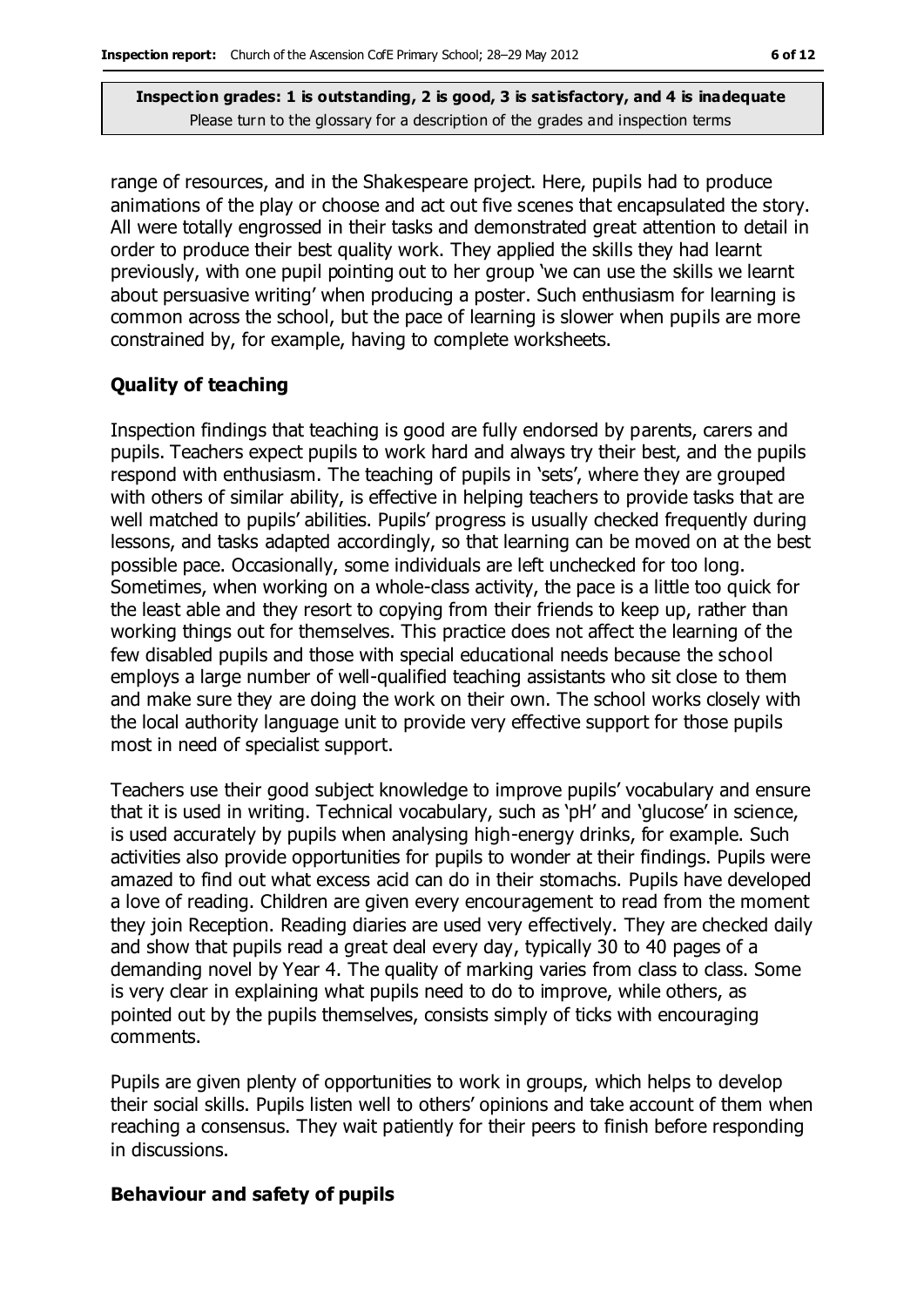Behaviour is typically good. There have been no exclusions since the previous inspection. Pupils say they very much enjoy coming to school and feel very safe there; this is a view that is strongly supported by parents and carers. This is evident in pupils' above-average attendance and consistent punctuality. They sit quietly reading as soon as they arrive and are quick to respond to their teacher's instructions to pack up and prepare for the next lesson. Pupils concentrate fully and are keen to produce the best quality work. In doing so, they demonstrate great perseverance when overcoming obstacles, such as how to modify an animation when the character appears to jump rather than move smoothly. Such occasions also demonstrate their highly effective skills in teamwork and attention to detail.

While parents and carers, like their children, express few concerns about behaviour, a small minority raise issues about the way that bullying is dealt with. Incidents of physical and verbal bullying do occur, although they are relatively few. Almost all parents and carers agree that the school works well to support the victim and that reoccurrence is rare. Nevertheless, some rightly feel that they are not well enough informed by the school about what is being done to help or punish the bully. This is because the records of such incidents are not detailed enough for their questions to be answered satisfactorily. Behaviour around school is good. In lessons, there is very little need for teachers to discipline pupils. Pupils are polite and considerate of others. They are respectful towards adults and confident in their dealings with them.

#### **Leadership and management**

Leaders have led improvement well since the last inspection. Attainment is higher, attendance has improved and weaknesses in Reception have been eliminated. Achievement and behaviour are good. The school's strong track record demonstrates its capacity to improve still further. Good arrangements for teachers' performance management ensure that teaching is improving. The monitoring of, and support for, newly qualified teachers is highly effective in quickly developing their skills. Most of the teaching across the school is of at least a good quality, and some is outstanding. The school's leaders, including the governing body, have an extensive knowledge of pupils' attainment, but the analysis of their progress is not as detailed. It is not used to measure the impact of teaching in different classes, for example, so that checks on more experienced teachers can be targeted at finding out what causes any differences in rates of progress in order that training needs can be pinpointed. The school leaders have an accurate picture of the school's effectiveness, but the governing body does not have all the information it needs to question the senior leadership team in depth. The inaccurate identification of pupils with special educational needs leads to inefficient use of management time and resources. Good attention is paid to safeguarding, which meets requirements.

The staff share the headteacher's high expectations. His knowledge of individual pupils is extensive and used to ensure that all are treated equally. Good attention is paid to ensuring that discrimination is tackled well. The school has an ethos that encourages respect for others and an interest in different faiths and cultures. The curriculum is broad and balanced, with a wide range of trips to different places of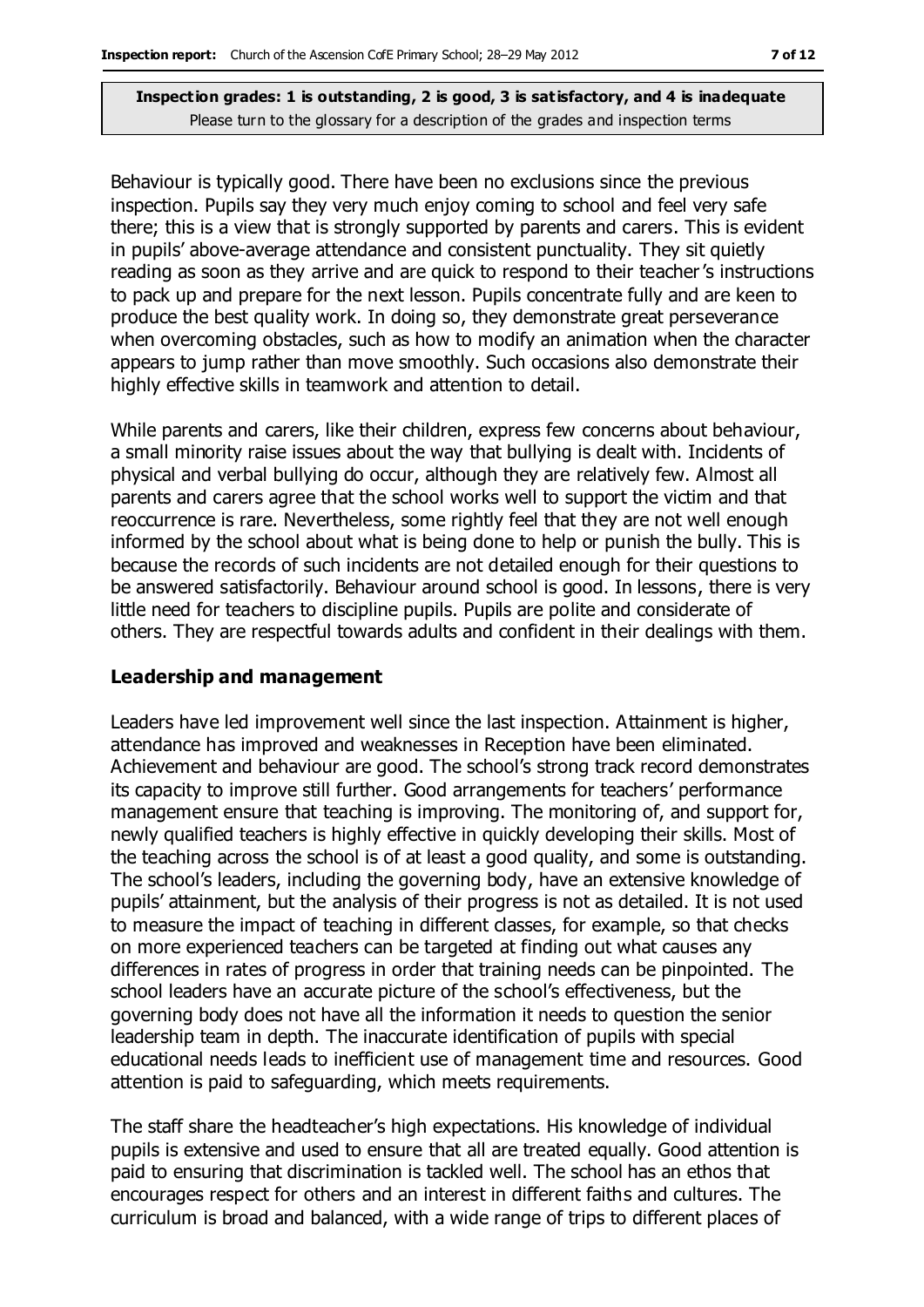worship, theatres and museums. The daily assemblies are planned to provide a moment of wonder for all, such as the beauty of the pattern in a prayer mat or how the water stays in the glass when inverted with just a piece of thin paper to stop it. The curriculum provides many opportunities for pupils to practise their reading, writing, mathematical and computer skills in other subjects.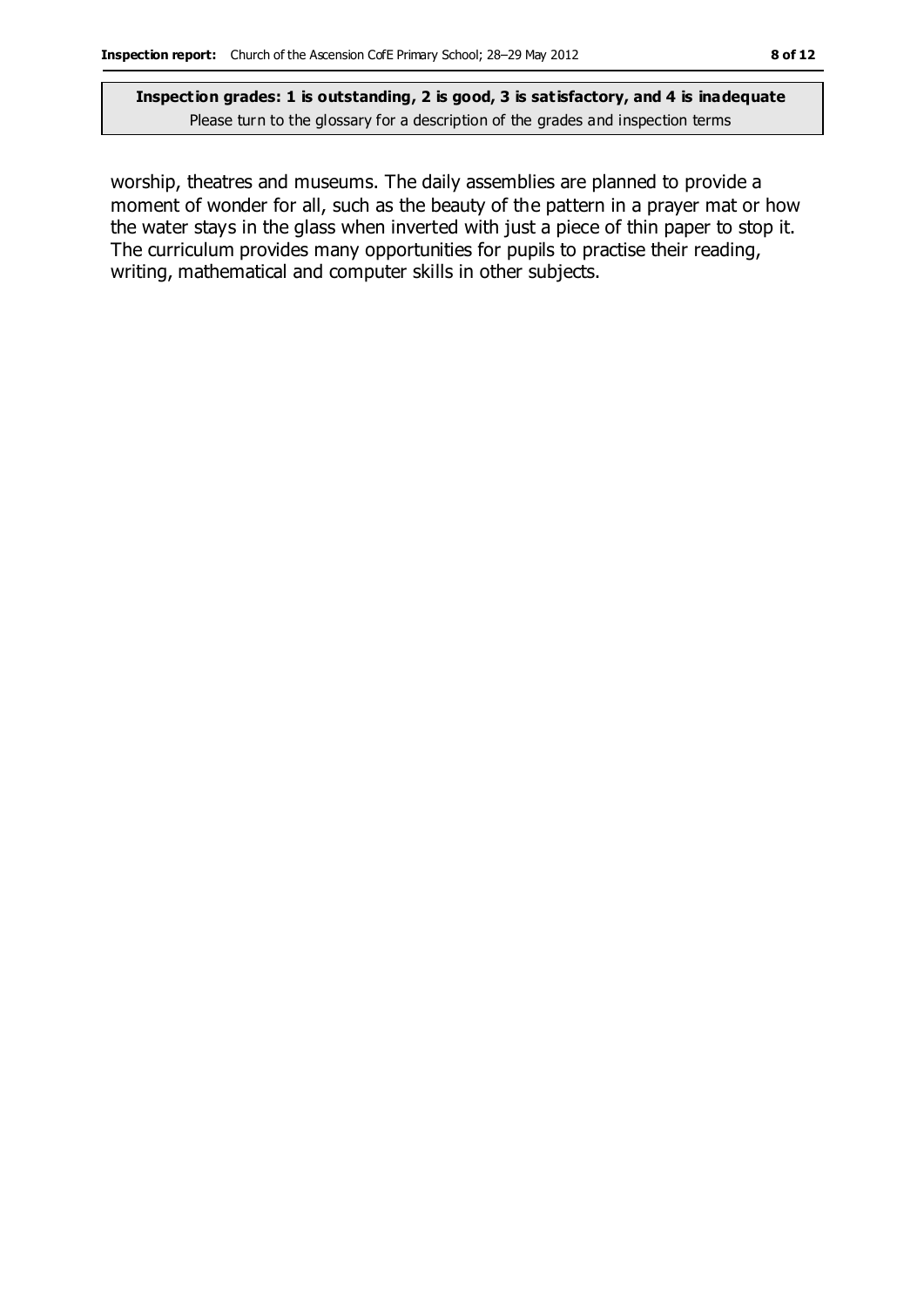# **Glossary**

#### **Grade Judgement Description** Grade  $1$  | Outstanding | These features are highly effective. An outstanding school provides exceptionally well for all its pupils' needs. Grade 2 Good These are very positive features of a school. A school that is good is serving its pupils well. Grade 3  $\parallel$  Satisfactory  $\parallel$  These features are of reasonable quality. A satisfactory school is providing adequately for its pupils. Grade 4  $\parallel$  Inadequate  $\parallel$  These features are not of an acceptable standard. An inadequate school needs to make significant improvement in order to meet the needs of its pupils. Ofsted inspectors will make further visits until it improves.

### **What inspection judgements mean**

### **Overall effectiveness of schools**

|                       | Overall effectiveness judgement (percentage of schools) |      |                     |                   |
|-----------------------|---------------------------------------------------------|------|---------------------|-------------------|
| <b>Type of school</b> | <b>Outstanding</b>                                      | Good | <b>Satisfactory</b> | <b>Inadequate</b> |
| Nursery schools       | 54                                                      | 42   |                     |                   |
| Primary schools       | 14                                                      | 49   | 32                  |                   |
| Secondary             | 20                                                      | 39   | 34                  |                   |
| schools               |                                                         |      |                     |                   |
| Special schools       | 33                                                      | 45   | 20                  |                   |
| Pupil referral        |                                                         | 55   | 28                  |                   |
| units                 |                                                         |      |                     |                   |
| All schools           | 16                                                      |      | 3٠                  |                   |

New school inspection arrangements have been introduced from 1 January 2012. This means that inspectors make judgements that were not made previously.

The data in the table above are for the period 1 September to 31 December 2011 and represent judgements that were made under the school inspection arrangements that were introduced on 1 September 2009. These data are consistent with the latest published official statistics about maintained school inspection outcomes (see [www.ofsted.gov.uk\)](http://www.ofsted.gov.uk/).

The sample of schools inspected during 2010/11 was not representative of all schools nationally, as weaker schools are inspected more frequently than good or outstanding schools.

Primary schools include primary academy converters. Secondary schools include secondary academy converters, sponsor-led academies and city technology colleges. Special schools include special academy converters and non-maintained special schools.

Percentages are rounded and do not always add exactly to 100.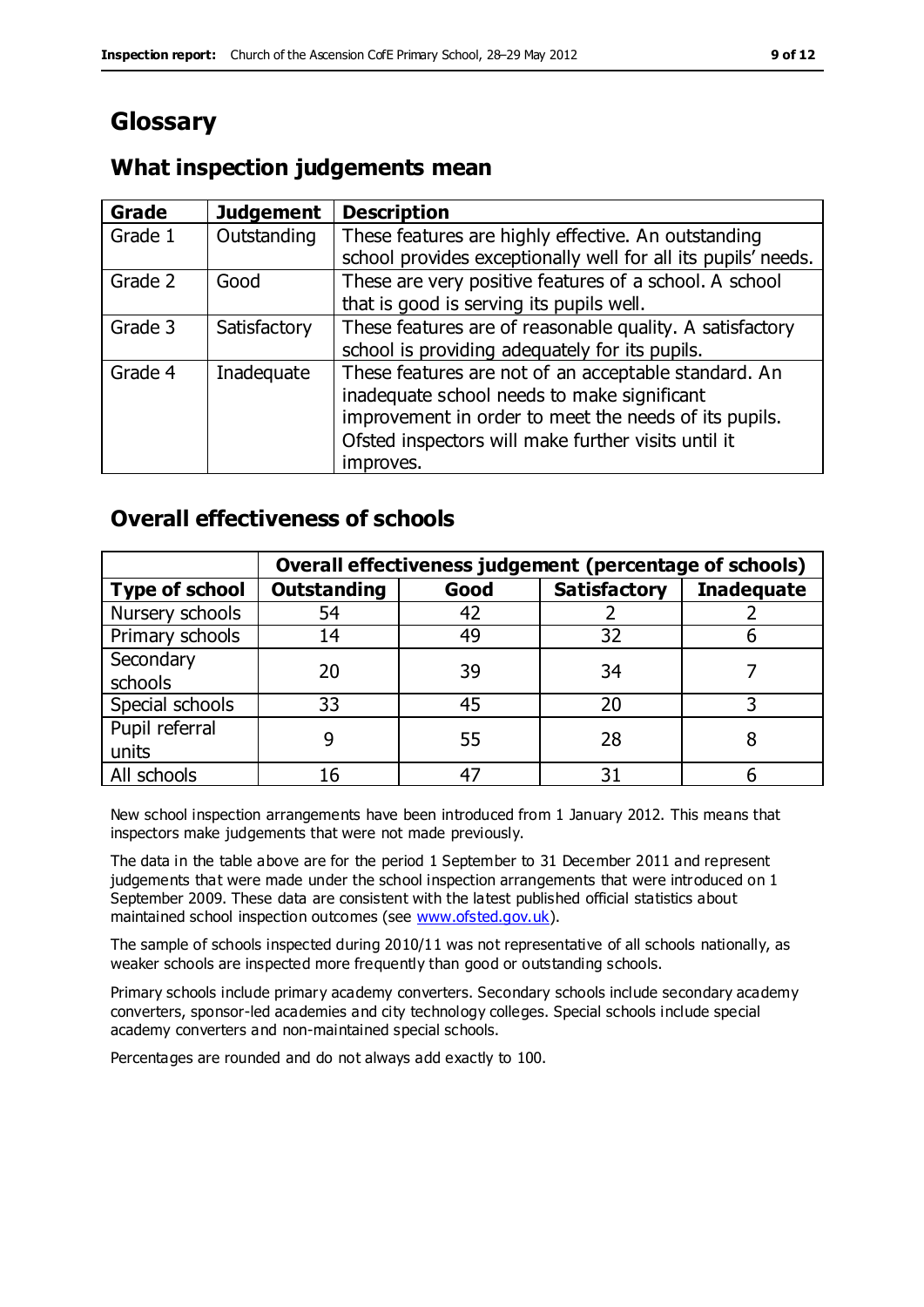# **Common terminology used by inspectors**

| Achievement:               | the progress and success of a pupil in their<br>learning and development taking account of their<br>attainment.                                                                                                        |
|----------------------------|------------------------------------------------------------------------------------------------------------------------------------------------------------------------------------------------------------------------|
| Attainment:                | the standard of the pupils' work shown by test and<br>examination results and in lessons.                                                                                                                              |
| Attendance:                | the regular attendance of pupils at school and in<br>lessons, taking into account the school's efforts to<br>encourage good attendance.                                                                                |
| Behaviour:                 | how well pupils behave in lessons, with emphasis<br>on their attitude to learning. Pupils' punctuality to<br>lessons and their conduct around the school.                                                              |
| Capacity to improve:       | the proven ability of the school to continue<br>improving based on its self-evaluation and what<br>the school has accomplished so far and on the<br>quality of its systems to maintain improvement.                    |
| Floor standards:           | the national minimum expectation of attainment<br>and progression measures.                                                                                                                                            |
| Leadership and management: | the contribution of all the staff with responsibilities,<br>not just the governors and headteacher, to<br>identifying priorities, directing and motivating staff<br>and running the school.                            |
| Learning:                  | how well pupils acquire knowledge, develop their<br>understanding, learn and practise skills and are<br>developing their competence as learners.                                                                       |
| Overall effectiveness:     | inspectors form a judgement on a school's overall<br>effectiveness based on the findings from their<br>inspection of the school.                                                                                       |
| Progress:                  | the rate at which pupils are learning in lessons and<br>over longer periods of time. It is often measured<br>by comparing the pupils' attainment at the end of a<br>key stage with their attainment when they started. |
| Safety:                    | how safe pupils are in school, including in lessons;<br>and their understanding of risks. Pupils' freedom<br>from bullying and harassment. How well the school<br>promotes safety, for example e-learning.             |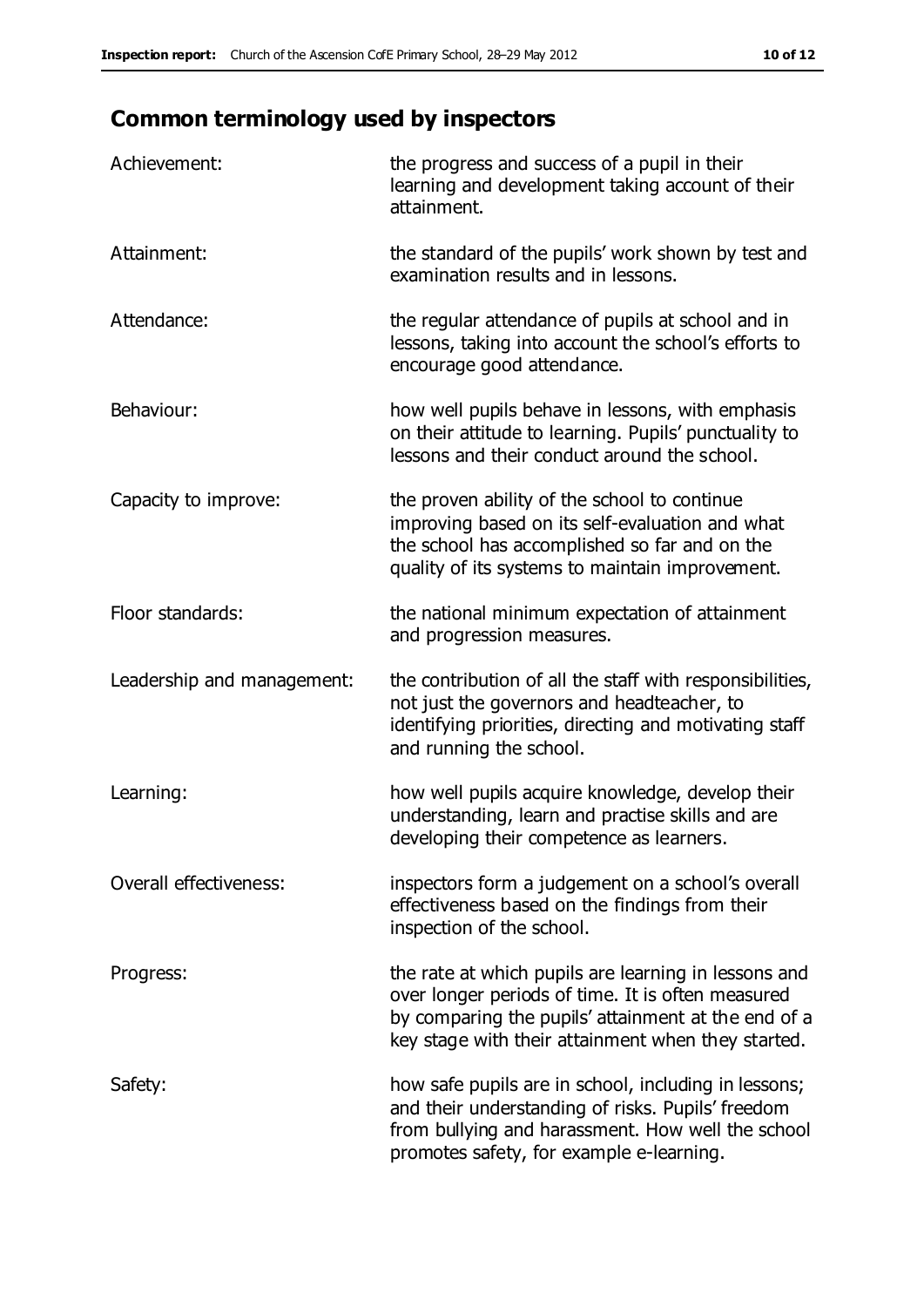#### **This letter is provided for the school, parents and carers to share with their children. It describes Ofsted's main findings from the inspection of their school.**



30 May 2012

Dear Pupils

#### **Inspection of Church of the Ascension CofE Primary School, Kingswinford, DY6 9AH**

Thank you for all the help you gave us when we visited your school. We felt very welcome because you were so polite and confident when speaking to us. You told us that you go to a good school, and we agree. You make good progress and leave with knowledge, skills and understanding that are considerably higher than the national average. You learn well in lessons because your teachers give you difficult tasks to do that they know you can succeed at if you try your very best – and that is what you do. You have excellent attitudes to your work. You concentrate hard for long periods and pay great attention to making your work as good as it can possibly be. Some of you get extra help when you do not really need it, so we have asked your headteacher to make sure that this is corrected.

You usually behave very well around school. However, there are a few instances of bullying. While you told us that these are quickly sorted out by your teachers, some of your parents and carers are not told what is being done about it. We have asked your teachers to keep more detailed records so that they can tell your parents and carers exactly what has been done. You can help though, by always being as considerate to each other as you can, so that bullying will be eliminated.

Your school is improving every year. The headteacher and other school leaders quickly spot any weaknesses and make sure they are dealt with. They have a lot of information on how much progress you are making, but do not always analyse it in enough detail to make good teaching even better. We have asked them to do this and also to use the results to make sure all the school's leaders know how well you are doing.

With all best wishes for your future

Yours sincerely

David Driscoll Lead inspector